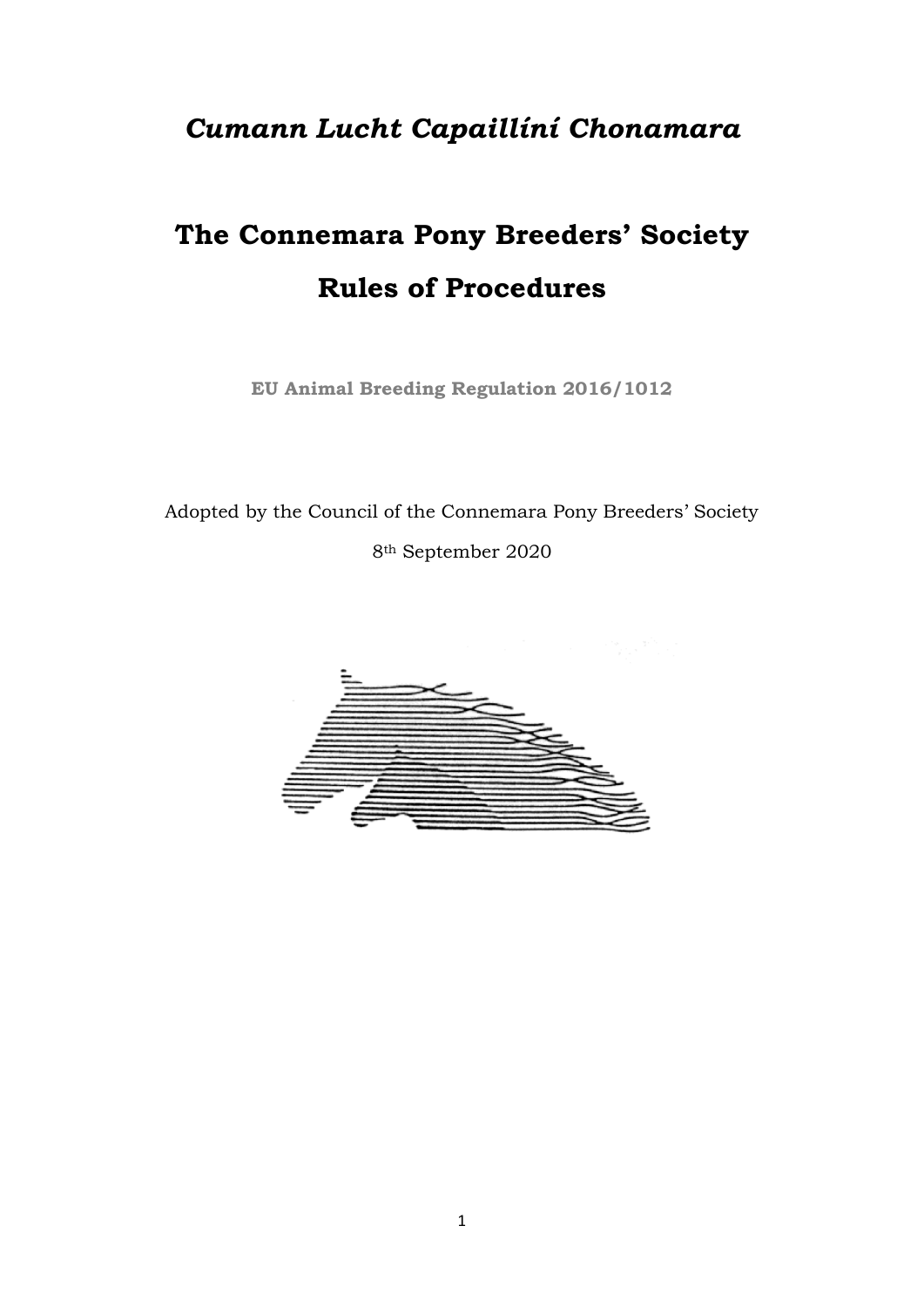## **CONTENTS**

### **I. The Society**

| 6. Rights of Breeders (Members and Non-members) 4 |  |
|---------------------------------------------------|--|
|                                                   |  |
|                                                   |  |
|                                                   |  |
|                                                   |  |
|                                                   |  |
|                                                   |  |
|                                                   |  |
|                                                   |  |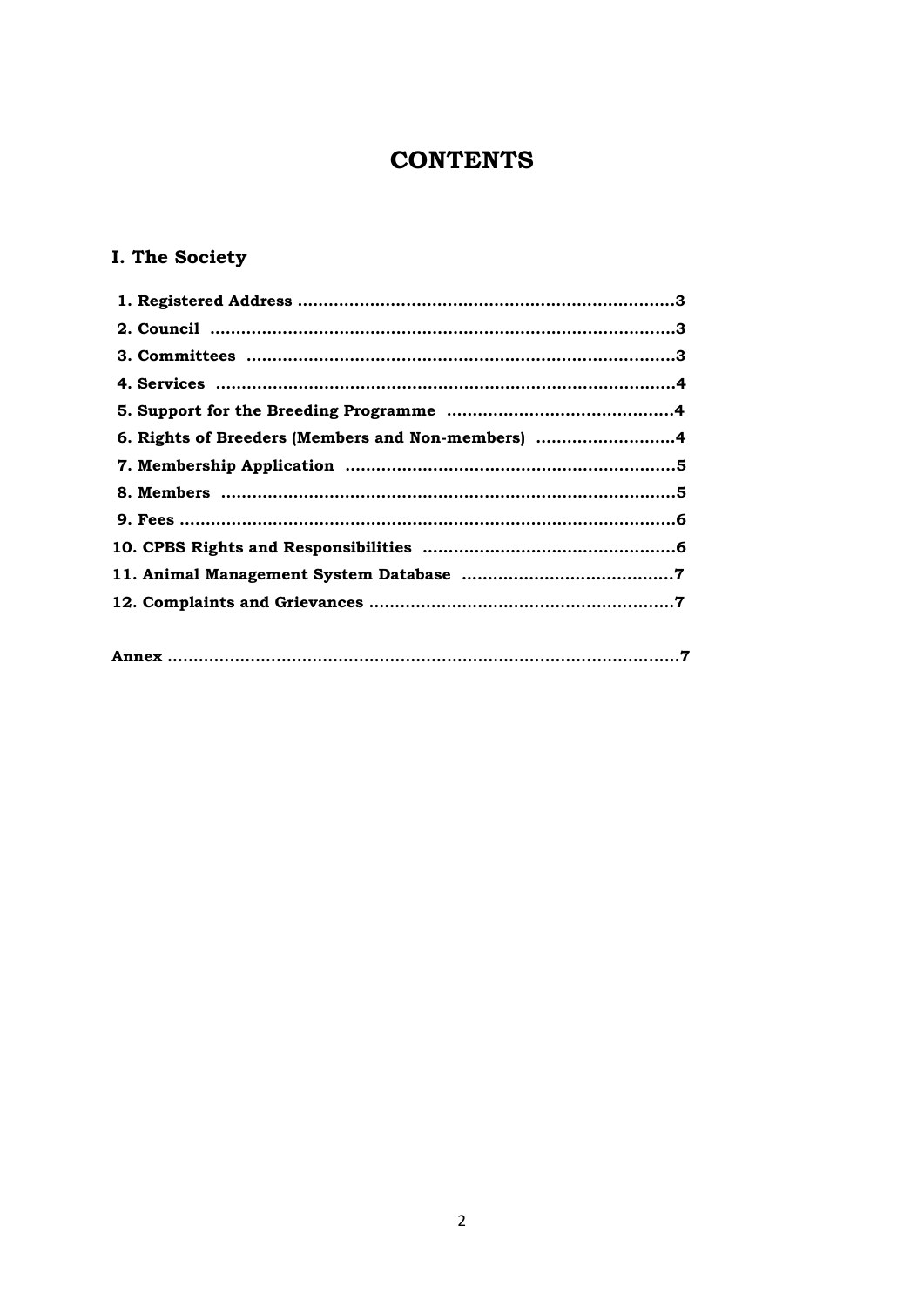## **I. The Society**

#### **1. Registered Address**

1.1. The registered address of the Society is The Connemara Pony Breeders' Society, The Showgrounds, Clifden, Co. Galway H71 YA09. Email: [enquiries@cpbs.ie.](mailto:enquiries@cpbs.ie) Telephone 095- 21863.

1.2. All correspondence should be addressed to the Secretary of the Society. Office opening hours are displayed on the website www.cpbs.ie.

#### **2. Council**

2.1. An elected council manages the business of the Society.

2.2. The Council upholds all objects of the society and acts in the interests of the society as described more particularly in clauses 3 and 4 of the *Memorandum of Association* of the society (see [www.cpbs.ie\)](http://www.cpbs.ie/).

2.3. Membership of Council shall not exceed twenty-one and provides seats for representation of the whole of Ireland.

2.4. The Council Executive consists of a president, vice president, financial officer, human resources officer and company secretary. These positions are elected annually by the Council with the exception of the president who is elected for a two year term.

2.5. Members of Council, registered as directors under the Companies Act 2014, are elected on a rotational three yearly basis.

2.6. The Council manages the overall affairs of the Society.

2.7. Please see *Articles of Association* for full responsibilities and job descriptions of positions and operation of the Society www.cpbs.ie.

#### **3. Committees**

3.1. To assist in the running of activities provided by the Society the Council is subdivided into appropriate committees each under the aegis of a chairman.

3.2. Outside expertise may be invited to join any committee if required.

3.3. Committees are elected annually from within council. The committees (2021) are as follows: Breeding committee, Inspections committee, Marketing committee, Education committee, Rules and Procedures committee, Show and Grounds committee, International committee.

3.4. Committees meet/communicate regularly to address topics and concerns as appropriate.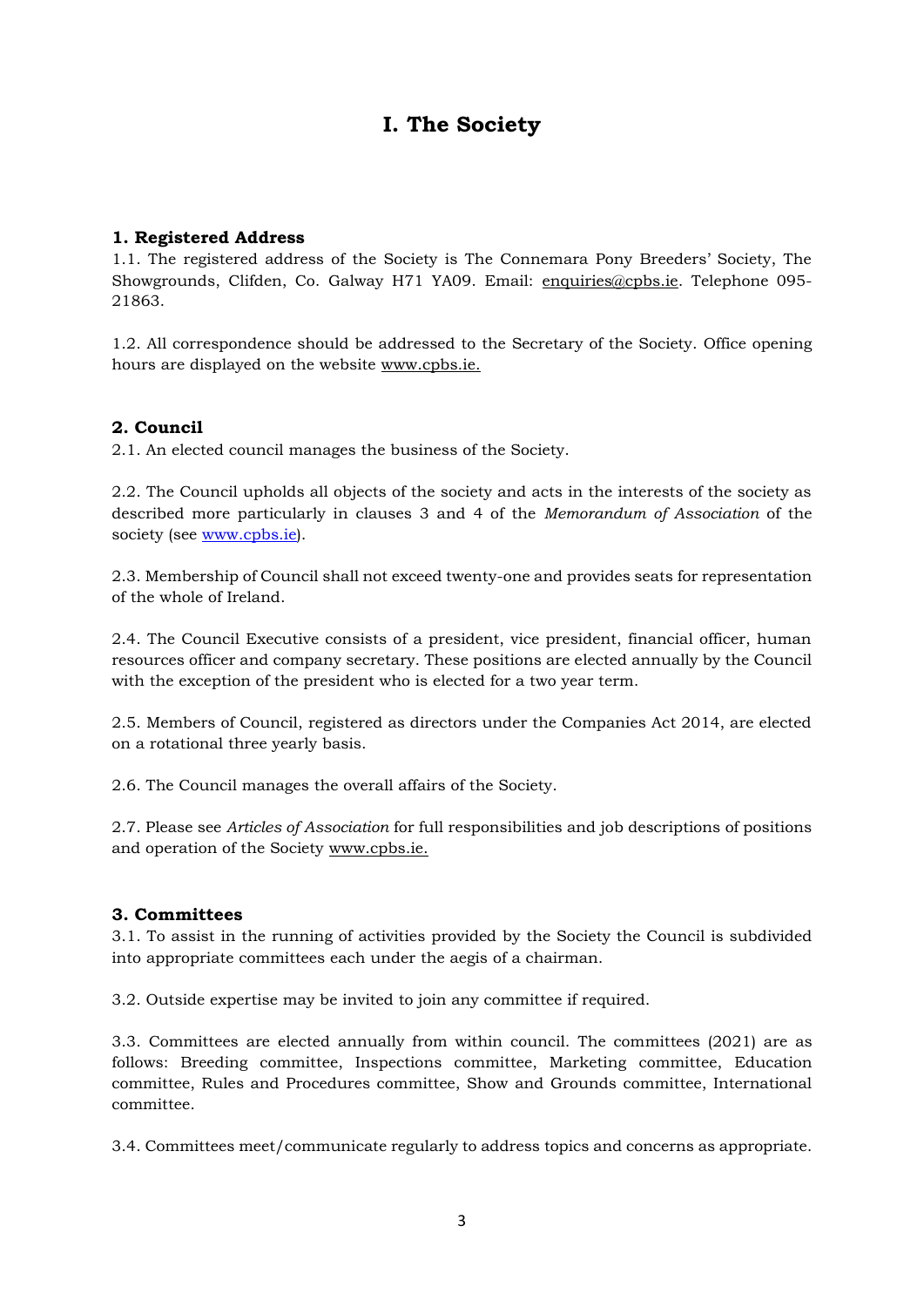3.5. Full details and current members of council and committees are on the website www.cpbs.ie.

#### **4. Services**

4.1. The Society endeavours to work to the highest standards in every regard.

4.2. The Society provides a range of services concerning the breeding, registration, inspection, classification of Connemara ponies, issue of identity documentation, duplication of documentation, parentage verification, HWSD testing, transfer of ownership, importation of ponies and provision of the *CPBS Online Official Pedigree and Performance Database*.

4.3. Applications for services may be made online or forms are available to download from the website [www.cpbs.ie.](http://www.cpbs.ie/) or are available in hard copy from the office of the Society.

4.4. There is a small surcharge for all applications made online.

#### **5. Support for the Breeding Programme**

5.1. All official records of the Connemara pony including the Studbook of the Connemara Pony Breeders' Society (CPBS) are held at the official headquarters of the CPBS.

5.2. Four qualified staff including an office manager look after the functions of the office, Society members and non-members, the Connemara pony register and Studbook, Animal Management System database and all associated facilities required in the implementation of the CPBS Breeding Programme and day to day running of a society, under the direction of the CPBS Council.

5.3. Membership of the Society is declared for the purpose of registration to consist of not more than 5,000 members upon approval by Council. All information, rules and regulations regarding the Society, including relevant application forms and fees etc are available to download from the website www.cpbs.ie.

#### **6. Rights of Breeders (Members and Non-members)**

6.1. Breeders have the right to participate in the CPBS Breeding Programme provided that their breeding animals are kept on holdings within the wider geographical territory of the breeding programme and own a breeding animal of that breed covered by the breeding programme.

6.2. Breeders participating in the breeding programme have the right to have their purebred breeding animals entered in the main section of the studbook established for the breed where they meet the criteria for entry as outlined in the breeding programme.

6.3. Breeders have the right for their purebred breeding animals to be provided with a zootechnical certificate in accordance with the breeding programme.

6.4. Breeders have a right on request, to be provided, with up-to-date results of the performance testing and genetic evaluation for their breeding animals, where these results are available.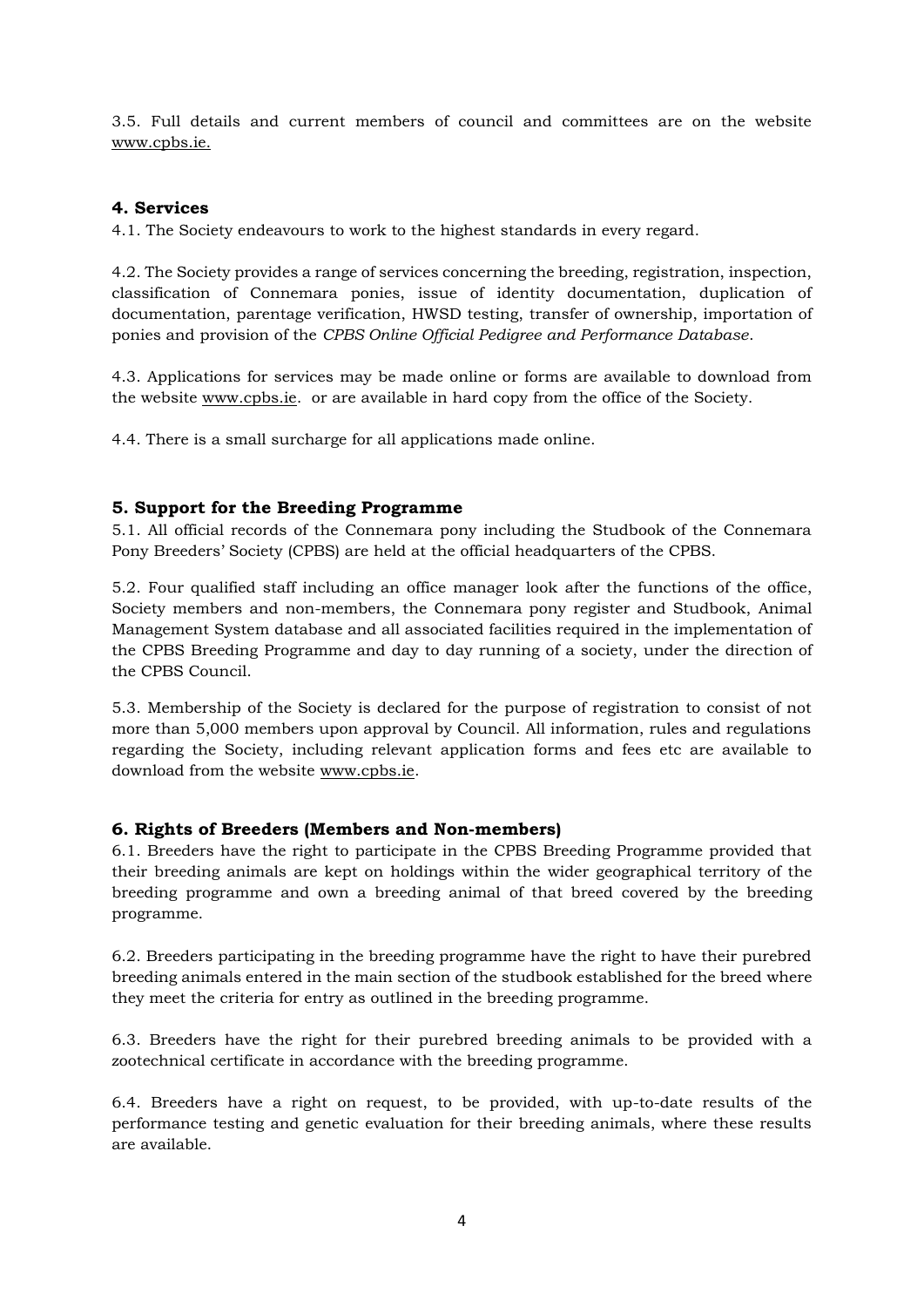6.5. Breeders have the right to access all other services provided in relation to the breeding programme.

6.6. Differing fees for services apply for members and non-members.

#### **7. Membership Application**

7.1. All breeders of purebred breeding Connemara ponies have the right to apply for membership of the Connemara Pony Breeders' Society.

7.2. Membership is open to individuals who submit a signed application form, together with a signed agreement to abide by the rules of the Society and pay the appropriate annual membership fee to the Office Secretary.

7.3. Applications for membership are submitted to the Council at the next Council meeting following from when the application was received.

7.4. Please see the website www.cpbs.ie for application form, to apply online or download, and for classes and conditions of membership.

#### **8. Members**

8.1. Membership is not transferable and applies to paid up members only according to the rules of the Society. Membership renewal may be made either on line [www.cbps.ie](http://www.cbps.ie/) or by post. The CPBS council may resolve to allow universities or other similar establishments to become Members provided that an application is received in accordance with Article 7 (iii) of the CPBS Articles of Association Please see website for full conditions.

8.2. Members of the Society are bound by the rules of the Society. The *Articles of Association* which may be viewed on the website www.cpbs.ie.

8.3. All members have the right to:

(a) avail of all services of the Society;

(b) introduce resolutions, attend and vote at all General Meetings of the Society; see also Articles of Association www.cpbs.ie;

(c) participate in the defining and development of the breeding programme by submitting proposals to the CPBS Breeding Committee please visit<https://cpbs.ie/cpbs-committees/>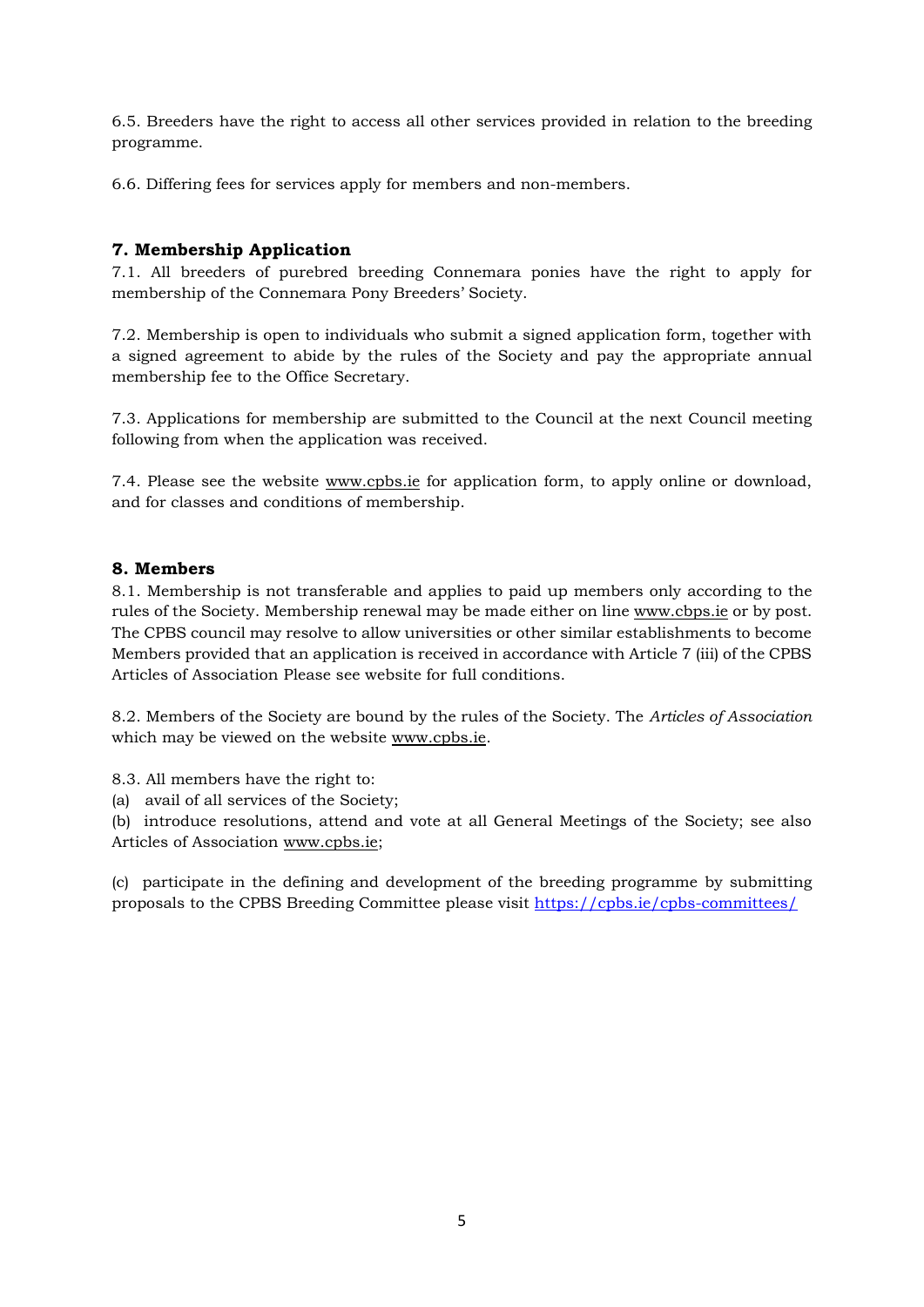#### **9. Fees**

9.1. Please see Appendix 5 of the *CPBS Breeding Programme 2020* for the *Scale of Fees* for all services as applicable. These fees may also be viewed on and downloaded from the website [www.cpbs.ie.](http://www.cpbs.ie/)

9.2. Payment is accepted by euro cheque, postal order, bank drafts or cash. Bank transfers, sterling cash or sterling cheques are not accepted.

9.3. Please do not send cash by post.

9.4. There is a letter box at the office entrance to receive correspondence delivered by hand.

9.5 The annual CPBS membership fee is  $€50$ .

#### **10. CPBS Rights and Responsibilities**

10.1. The Connemara Pony Breeders' Society as the breed society has the right to define and carry out any such breeding programme provided it complies with Regulation (EU) 2016/1012.

10.2. The CPBS has the right to exclude breeders from participating in the breeding programme where those breeders fail to comply with the rules of the breeding programme or with the obligations set out in these rules of procedure.

10.3. The CPBS in providing for membership has the right to exclude breeders from membership where those breeders fail to comply with their obligations as set out in these rules of procedure.

10.4. The CPBS shall without prejudice to the role of the courts, have a responsibility to settle disputes that may arise between breeder, and between breeders and the CPBS in the process of carrying out breeding programmes in accordance with these rules of procedure.

10.5. The CPBS has adopted rules of procedure regulating to the settlement of disputes with breeders participating in their breeding programme (*CPBS Grievance Protocol, Complaints Procedures & Complaints & Disciplinary Procedures*). See Section 12 'Complaints and Grievances' below.

10.6. The CPBS is conscious of the role that social media and the internet plays in modern society and requests breeders to be fully compliant with their Social Media and Internet Policy which is available to view and download on the website www.cpbs.ie.

10.7. The CPBS have a responsibility to treat all breeders equally.

10.8. Breeding animals entered in breeding books by breeding bodies and the offspring produced from germinal products of such breeding animals, are entered or eligible for entry without discrimination on account of their country of origin, in the case of purebred breeding animals, in the breeding book of the same breed maintained by that breed society.